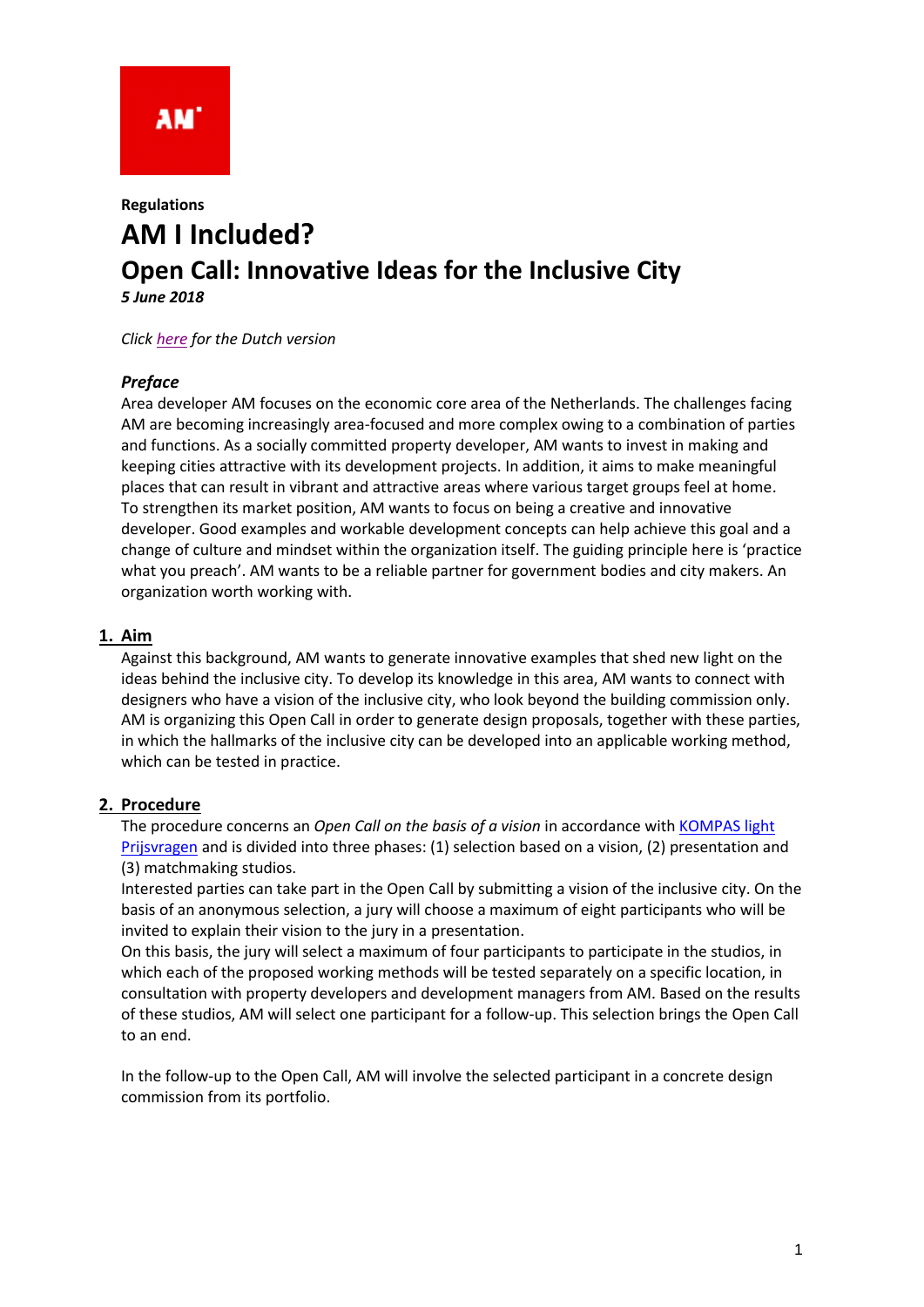# **3. General information**

The organizer of the competition is AM, Ptolemaeuslaan 80, 3528 BP Utrecht, [www.am.nl.](http://www.am.nl/) The organizer has appointed Architectuur Lokaal to execute the first two phases of this competition (the selection on the basis of a vision & the presentation to the jury).

The competition will be governed by these regulations, which describe the first two phases of the procedure. In the third and final phase, the studio, AM can supply additional information to the selected participants.

The provisions in these regulations are binding for all parties: the organizer, the participants and the jury members.

The procedure is conducted via the competition web page[: www.arch-lokaal.nl/am-open-oproep](http://www.arch-lokaal.nl/am-open-oproep-inclusieve-stad)[inclusieve-stad.](http://www.arch-lokaal.nl/am-open-oproep-inclusieve-stad) Entries must be submitted digitally through this web page. Information about this open call can be obtained from [margot.dejager@arch-lokaal.nl,](mailto:margot.dejager@arch-lokaal.nl) phone 020 530 40 00.

# **4. Brief**

# *4.1 Core of the brief*

AM is looking for a working method with feasible proposals for area concepts and living concepts that contribute to the inclusive city, on the basis of a vision of this city. The inclusive city was developed as a social concept whereby inclusivity stands for the participation of all groups in the social, cultural and economic life of the city. Within the social domain, there are programmes to shape and strengthen the inclusive city in social terms. Within the spatial domain, there is relatively little knowledge about what aspects can make the inclusive city a success. Keywords are: typology of buildings, design of public space, programming, and meaning at different scales.

# *4.2 Specific points of interest*

Relevant questions that could be addressed in the vision on the inclusive city:

- *Understanding*. What is an inclusive city? What does the inclusive city mean? What conditions are required?
- *References.* What references are there? What makes them suitable as references?
- *Knowledge.* What knowledge related to the inclusive city can already be applied? What knowledge has yet to be developed?
- *Parties*. What opportunities are there to actively involve various parties such as designers, advisors, users and operators in developing the inclusive city? And how can various parties become involved? What could be the role of AM in this regard?
- *Scale*. In what way is the inclusive city expressed at various scales: street, neighbourhood, district and city?
- *Typologies*. What does the inclusive city say about the typology of buildings, the layout of public space, the programming?
- *Development strategy*. In what way is the development strategy needed for an inclusive city explained? How can the development of the inclusive city be made financially feasible?

# **5. Conditions**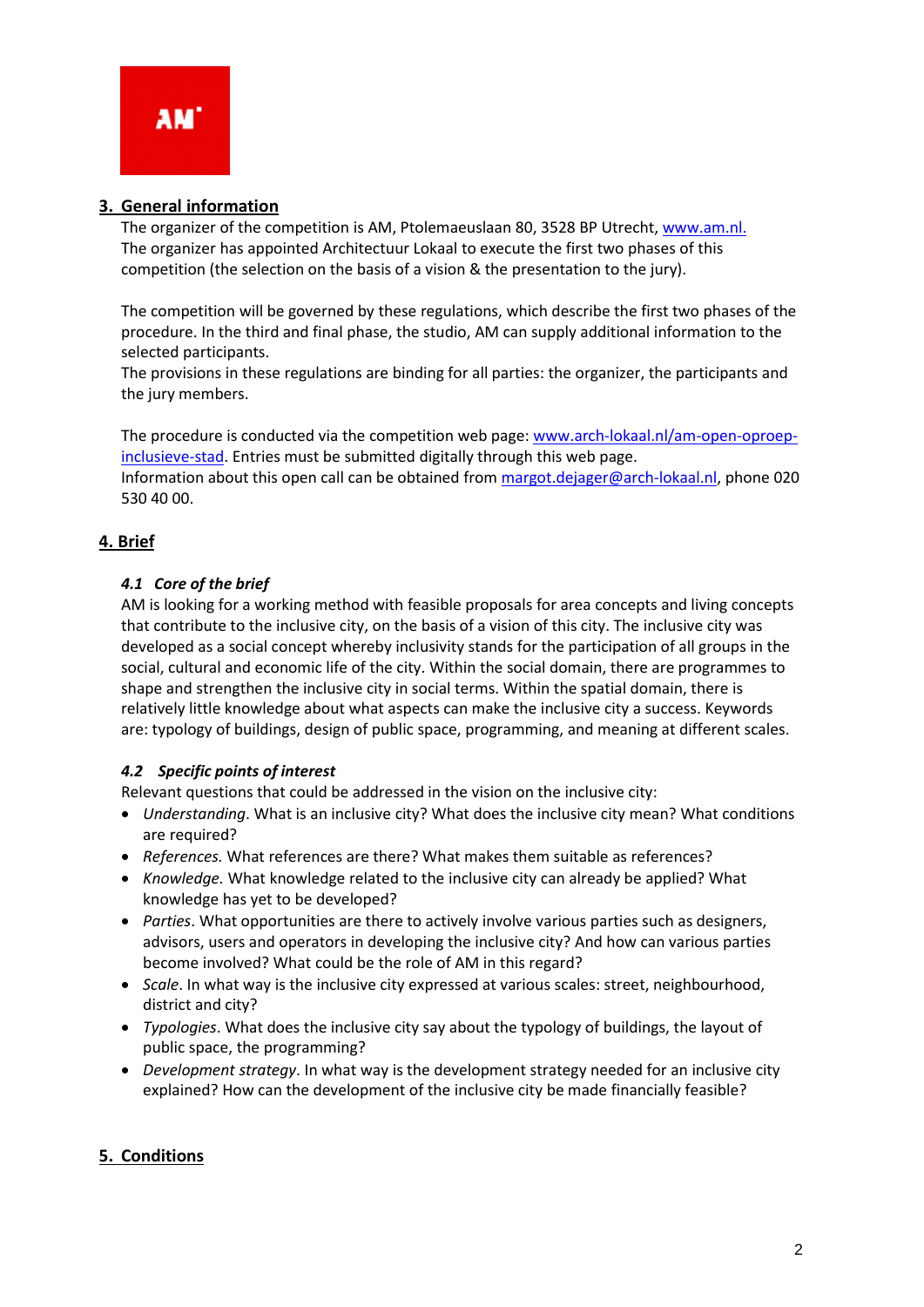

#### *5.1 Conditions for participation*

This competition is open to anybody who feels called upon to participate, either individually or as a team. A team consists of a maximum of six people, one of whom assumes primary responsibility as entrant and contact person. The entrant in charge must remain a member of the team during the entire competition and many not be a member of any other team. This individual must also present the vision.

Employees of property development companies similar to AM are not allowed to enter the competition.

Participation in the competition is possible only by uploading an entry via the competition web page.

#### *Prior knowledge, conflict of interests and contact*

Those individuals who assess the entries, as well as their offices or companies, are not allowed to enter the competition. This also applies to anybody who is involved in any way in preparing for and/or organizing the competition. This will ensure that all participants have an equal chance in the competition. The independence of the assessment procedure must not be compromised in any way, and the principle of equality must always be respected.

Participants are not allowed to contact the jury or its advisors about the competition. Any instance of contact or attempt to contact anybody other than the contact person (see point 3) will in principle lead to disqualification.

#### *5.2 Conditions for entries*

#### *Anonymity*

The first phase will be anonymous. None of the submitted documents should contain anything that could reveal the identity of the entrant. This also applies to file names and metadata such as the author of the documents. In order to distinguish between entries, all submitted items must be accompanied by a motto and the unique number issued upon registration.

The details of the entrant and his/her team are indicated exclusively on the statement of ownership (see further). Architectuur Lokaal, not being the secretary, ensures this anonymity. Anonymity ends after the selection of participants for the second phase (the presentation).

A complete submission consists of:

#### *1. Vision*

The vision consists of a maximum of 3 pages A3 of text (minimum font 10, pdf) with relevant reference images.

*Text:* The text outlines a vision of the inclusive city from the perspective of urbanism, architecture and/or landscape on the basis of the specified points of interest, and describes the working method. Participants are of course free to raise other points of interest. *Images:* Reference images serve to support the written vision; they reflect the line of thought expressed in the text.

The organizer wants to prevent participants from carrying out unpaid design work. They are therefore expressly requested not to submit a detailed design, detailed scale drawings, selfmade renderings, and technical details and so on. The organizer views such images as unsolicited designs.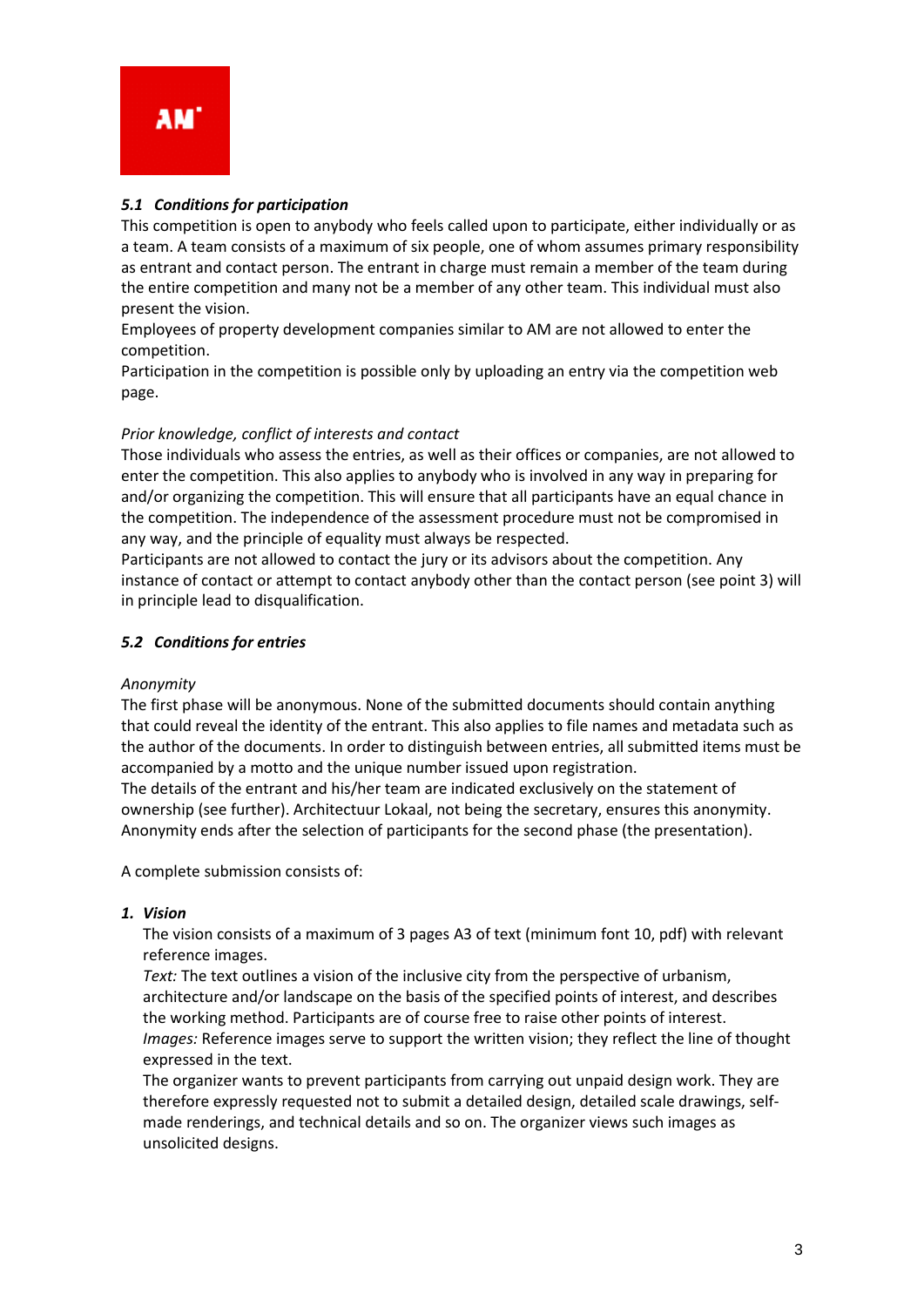### *2. Statement of ownership*

This statement contains the details of everybody involved in the team and a statement to confirm that the entry is the intellectual property of the individual in charge. The form can be downloaded from the competition web page and must be used to submit this statement. The statement will not be opened during the assessment process so as not to reveal the identity of the participant(s).

# *5.3 Other entry conditions*

- Entries can be submitted after publication of the summary of additional information.
- Only complete entries submitted on time will be assessed.
- Entries must contain no reservations and must be made in the Dutch or English language.
- No rights may be derived from any damage resulting from unreadable entries or entries that cannot be traced.
- Material not requested will not be assessed.
- Entrants receive confirmation of receipt. If you do not receive this confirmation within one working day, please contact Margot de Jager, [margot.dejager@arch-lokaal.nl](mailto:margot.dejager@arch-lokaal.nl)

#### **6. Assessment process**

#### *First phase*

#### *6.1 Review*

The entries will be reviewed to ensure they comply with the conditions specified in these regulations. This review has been delegated to Architectuur Lokaal, which will report its findings to the organizer. Entries that do not comply in full or part with the conditions set will in principle be declared invalid and excluded from further participation. This decision will be taken by the organizer after consultation with the jury.

#### *6.2 Assessment*

On the basis of the assessment criteria, the jury assesses the way in which the entries respond to the brief and the specified points of interest.

On the basis of an anonymous assessment, the jury selects a maximum of eight entries, and the entrants will be invited to make a presentation. The jury assesses the entries jointly on the basis of a unanimous assessment. After completing the assessment, the jury has the authority to open the statements and reveal the names of the entrants.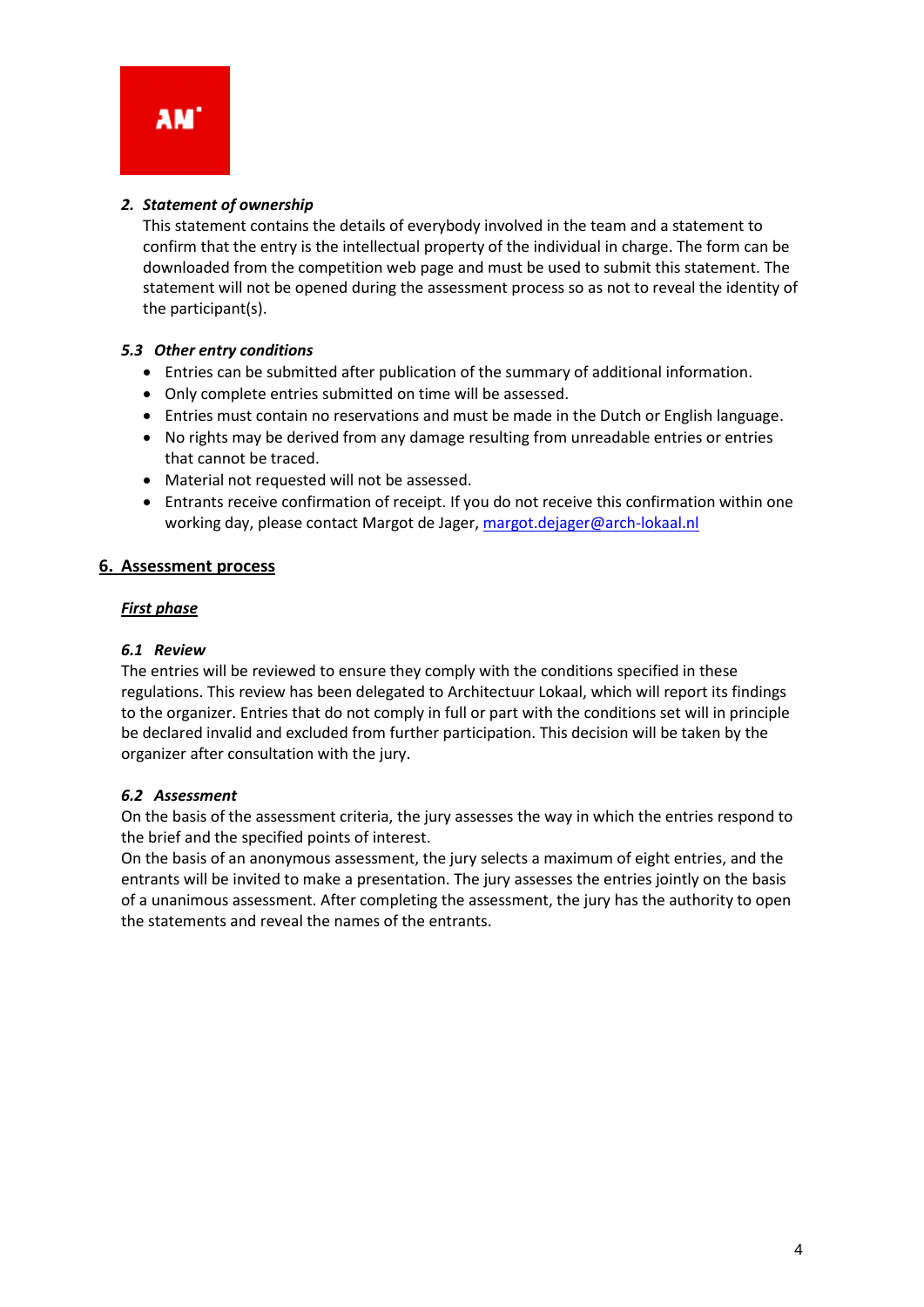

The jury consists of:

- **Hilde Blank**, urban designer BVR, advisor to AM (chair in non-voting capacity)
- **Elma van Boxel**, landscape architect ZUS
- **Like Bijlsma**, spatial researcher at Netherlands Environmental Assessment Agency, Department of Spatial Planning and Quality of the Local Environment
- **Emilie Vlieger**, city maker / location marketer and programmer [Vliegerp](http://vliegerprojecten.nl/)rojecten
- **Edwin Oostmeijer**, developer at Edwin Oostmeijer Projectontwikkeling bv

Secretary **Vincent Kompier**, Architectuur Lokaal, with **Margot de Jager** (in non-voting capacity).

The following assessment criteria will apply in assessing the submissions:

- the extent to which the spatial possibilities of the inclusive city are convincing
- the relevance of the references of area concepts and/or living concepts
- the extent to which entrants acknowledge a feeling for involving stakeholders from other disciplines outside of design, and in particular AM
- the extent to which the vision convinces in terms of viability, feasibility and sustainability in the broad sense
- the challenges expressed by the proposed working method.

The order of the assessment criteria is random, and an integral overall assessment will apply.

#### *Second phase*

#### *6.3 Presentation*

The anonymous phase ends after the selection of participants for the second phase (the presentation). The selected participants are invited to make a presentation to the jury, in which they can explain their vision in person. The presentations will be assessed on the basis of the above-mentioned criteria. The jury then selects a maximum of four designers for participation in the studios.

Further information about the studios will be provided with the invitation sent to participating designers.

# *Third phase*

#### *6.4 Studio*

In separate studios, the proposed working method will be tested on a specific location and developed further in consultation with property developers and development managers from AM. In this process, attention will be given to the roles of the various parties and the financial constructions and feasibility.

The studio ends with the selection of one participant by AM. The selection will be made on the basis of the above-mentioned assessment. In the follow-up to the Open Call, the selected participant will be invited to apply the working method developed in a concrete AM project. AM will provide the selected participants with the required information about the studios in a timely manner. This information does not conflict with these regulations.

#### *6.5 Result and jury report*

The jury assessment will be outlined in a jury report. This report offers a general interpretation of the criteria applied and the process of assessment.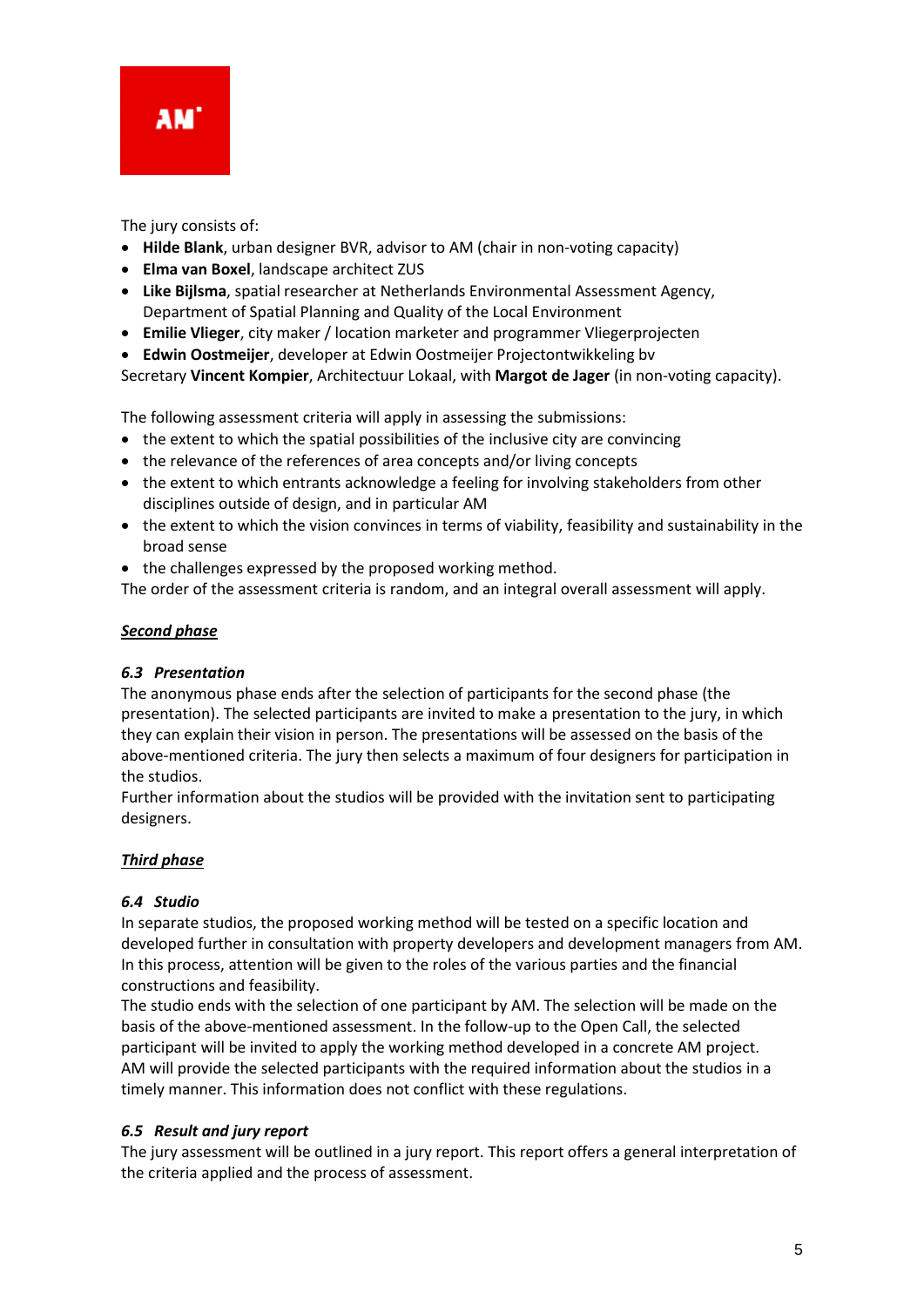

The report also indicates the rounds in which the non-winners dropped out of the race. This report will be published at the end of the Open Call.

The participants not selected in each phase will be informed of the fact that they are not invited for the next stage.

# **7. Administrative provisions**

#### *7.1 Time schedule for first phase*

Here follows a general time schedule. Dates will be announced on the competition website. Within the limits of reasonableness and fairness, the organizer reserves the right to alter the time schedule during the competition should unforeseen conditions make that necessary.

|           | 5 June Start of Open Call at Provada, RAI Amsterdam<br>20 June 12.00h. Deadline for registration for information session |
|-----------|--------------------------------------------------------------------------------------------------------------------------|
| wk. 25    | 26 June 14-16h. Information meeting, AM Utrecht                                                                          |
| wk. 26    | 29 June 12.00h. End of round of questions                                                                                |
| wk. 26/27 | 6 July Publication of summary of additional information                                                                  |
| wk. 35    | 27 August 12.00h. Closing date for submissions                                                                           |
| wk. 35    | Review                                                                                                                   |
| wk. 36    | Jury assessment                                                                                                          |
| wk. 36/37 | Announcement of results of assessment                                                                                    |

- wk. 37 Presentation of visions by selected participants to jury
- wk. 38 Announcement of matchmaking and end of Open Call

# <span id="page-5-0"></span>*[7.2 Information meeting](#page-5-0)*

The organizer will hold an information meeting in which anybody interested in taking part can learn about the brief and the competition procedure. After this meeting, all information will be published on the website.

#### *7.3 Questions*

The organizer affords participants an opportunity to submit questions about the competition to [margot.dejager@arch-lokaal.nl](mailto:margot.dejager@arch-lokaal.nl) – preferably before the final date for submitting questions (see 7.1). The questions will be compiled anonymously and answered in an additional summary of information, which will be published on the competition website.

Should questions give cause to do so, the organizer can decide to publish additional summaries of information.

The provisions contained in the summaries of information shall take precedence over any provisions in the competition regulations.

It is the responsibility of the participants to inform themselves of the published summaries of information.

Participants are called up to report any ambiguities as quickly as possible to the organizers so that they are able to amend the competition.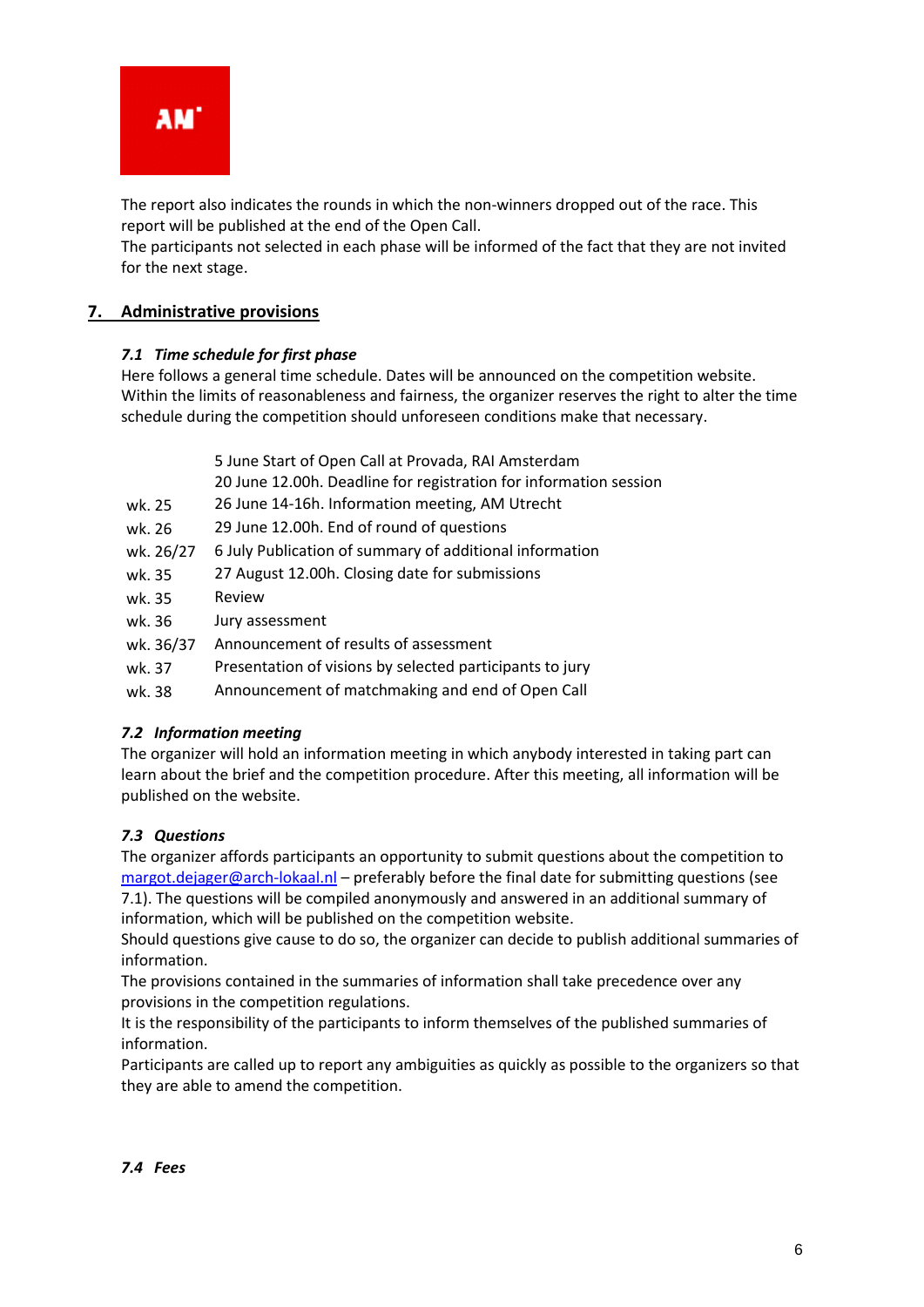

No fee is available for drawing up a vision.

For the presentation by each of the maximum eight participating teams, a financial reimbursement of €300 excluding sales tax is available, provided all conditions are met. For participation in the studios, each of the maximum four participating teams receives a fee of  $\epsilon$ 2,400 excluding sales tax to cover expenses, provided all conditions are met.

#### *7.5 Communication of results*

The organizer acquires ownership of submitted materials.

If the organizer wishes to publish the results, it has the authority to publish the entries or to exhibit them as indicated in these regulations without any need to compensate the participants. Permission from the participants in question shall be required for any other publicity purposes. In announcing the competition results, the organizer will publish all entries on the competition website. The organizer can decide not to publish any information of a sensitive nature regarding the company or its area of business.

#### *7.6 Follow-up*

In the follow-up to the Open Call, AM will involve the selected participant in a concrete design project from its portfolio.

#### *7.7 Applicable law and legal protection*

The entrants retain the copyright to their entry.

This competition is governed by Dutch Law. In the event of any disputes arising between the organizer, participants and jury members as a result of this competition, they will be settled by the competent Dutch court. Participants must initiate interlocutory proceedings with the court in Utrecht within 20 days of the announcement of the competition results.

# *7.7 Conditions*

- The organizer reserves the right to cancel or postpone the competition in full or part at any time, without any obligation to compensate the participants as a result.
- By registering for or taking part in the competition, participants declare their unconditional agreement with the provisions in the documents made available.
- Participants undertake to report to the organizer, by means of an email to the contact person, any lack of clarity, discrepancies and/or irregularities in the competition documents provided as quickly as possible, and at any rate before the deadline for registration or submission of entries. If a participant fails to do so, he or she will in principle forfeit the right to make an objection against the deficiencies identified in these documents.
- The organizer reserves the right to allow participants to rectify minor omissions in their registration or submission within a period of two working days after the organizer has requested the participant to do so, provided that the equality among participants is not compromised. The organizer has the authority but not the obligation to take such action. Participants cannot derive any rights from this provision.
- Participants, jury members and other parties involved in the competition are not allowed to make public any information about the competition process or result before the organizer has done so.
- If the organizer has the intention to implement a submitted design after the competition, the participant shall undertake to cooperate to ensure that the design complies with the conditions specified in these competition regulations.